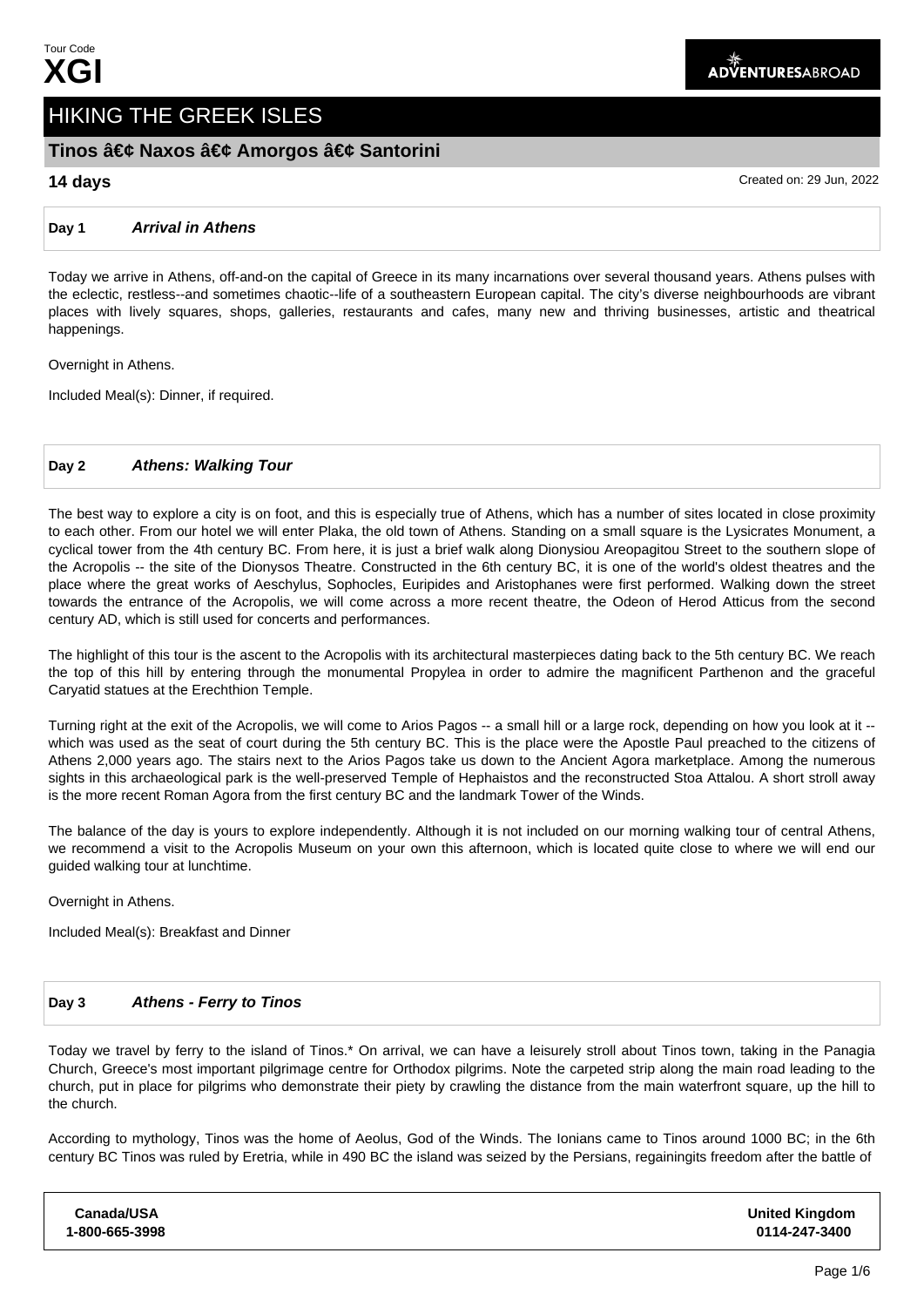Marathon. In 1207 Tinos was conquered by the Venetians. Venetian rule in Tinos island lasted longer than on any other island of the Cyclades. In 1715, Tinos was taken by the Turks, to be liberated by the Greeks in the War of Independence of 1821. The year 1822 was an important one for Tinos, for it was then that the famous icon of the Blessed Virgin was discovered, after a nun in the Kechrovouni convent saw it in a dream.

\* Due to frequently changing ferry schedules, the actual order of islands visited may vary from this itinerary. If given ample warning, we will update the version specific to your chosen date of departure.

Overnight on Tinos.

Included Meal(s): Breakfast and Dinner

#### **Day 4 Tinos: Volax & Agapi**

After breakfast we go by taxi to the village of Falatados where our hiking starts\*.

We head uphill to the ruined fortress of Exombourgo to admire a stunning view of the Aegean. Mt Exombourgo is a steep-sided granite cone 553m (1,814 ft) high that features a ruined Venetian castle and the remains of three churches and a fountain-house. This was the medieval capital of the island of Tinos until the town was devastated by the Turks.

We continue to the village of Koumaros where we can make a short break and try a traditional Greek coffee before continuing to the village of Volax, almost hidden in the middle of rounded, granite boulders, a geological phenomenon that sets it apart from the rest of Greece. Volax is also noted for its traditional handmade woven baskets. A footpath winds down the valley to Agapi, the finishing point of today's hike. Look for examples of the island's famous "dovecotes," built long ago for pigeons but today considered works of art. In the old times pigeons were sold to seafarers who came to the island to stock up with supplies.

This evening we have a chance to sample the local cuisine in a typical taverna; Tinos is known for homemade cheeses, honey, and local sausages.

DAY SUMMARY: 3-4 hours leisurely walking over 12km/7.5 mi on undulating, mostly unshaded terrain with uneven cobbled surfaces.

\* Our hikes: Our hikes: Because some hikes can/may be adjusted at the discretion of your Tour Leader depending on things like weather and group interest, the final distances/durations of our hikes as indicated in our itinerary should be taken as guidance only. In the meantime, however, we can advise that, generally-speaking, our walks are leisurely on well-trodden pathways over undulating terrain (some walks are downhill), 2-5 hours in overall duration with plenty of breaks for refreshment, photos, and taking it all in.

Overnight on Tinos.

Included Meal(s): Breakfast and Dinner

#### **Day 5 Ferry to Naxos: Chora Walking Tour**

This morning we travel by ferry to the island of Naxos, the largest of the Cyclades Islands. Green, fertile, largely self-sufficient Naxos has not needed to go all out to attract tourists. This wealthy agricultural island exports an abundant harvest of olives, grapes, and potatoes throughout the Aegean, and only recently has begun to cater to tourists.

On arrival we will have a walking tour of Naxos Chora, the main town and capital of the island. On our stroll you will note the architecture of Naxos, distinct from that of any other Cycladic isle. The Venetians ruled this island from 1207 until the island fell to the Turks in 1566. Some descendants of the Venetians still live here and the influence of Venetian architecture is obvious in the Kastro and the fortified Venetian towers. Also specific to Naxos is the remarkable abundance of small Byzantine chapels, many of which contain exceptional frescoes dating from the 9th to the 13th centuries.

Our walk ends at the Portara, the big marble gate that stands high on the island of "Bacchus" and is the remains of the ancient temple of Apollo. The ruins of the temple are called "Palace" implying the palaces of Ligdami the ancient tyrant of Naxos (6th century BC).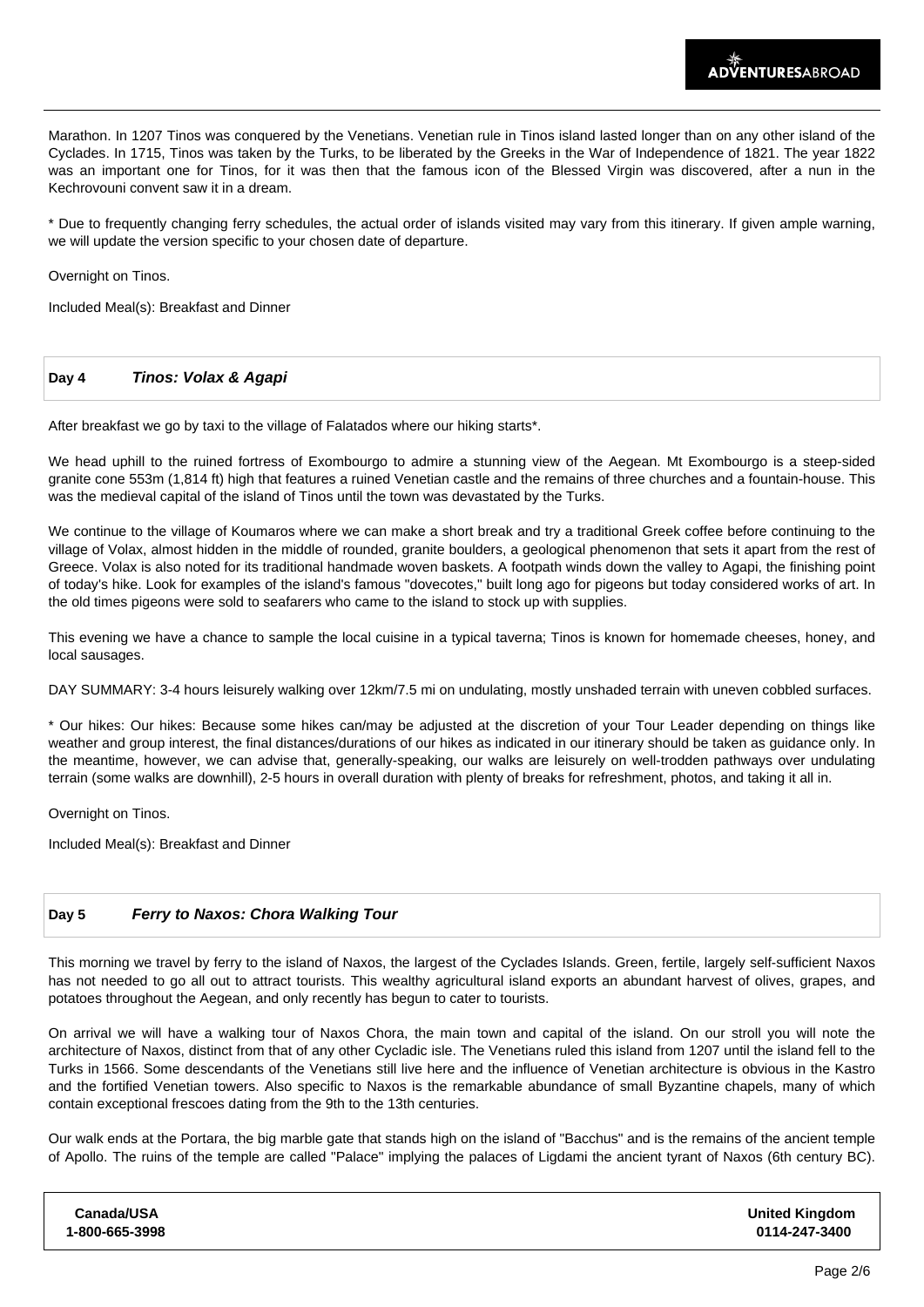The legend says that Theseus abandoned Ariadne there when he passed through Naxos after he slew the mythical minotaur on Crete.

While in town you should purchase picnic items for tomorrow's hike, though we should be able to acquire refreshments in the villages we visit.

Overnight on Naxos.

Included Meal(s): Breakfast and Dinner

| Day 6 | <b>Naxos: The Kouroi &amp; Potamia</b> |  |
|-------|----------------------------------------|--|
|       |                                        |  |

Today's hike not only combines a few highlights of the island, such as the kouroi (ancient statues) and the green valley of Potamia.

We begin with a taxi ride to Melanes from where a narrow and nicely paved trail leads to the Kouros of Melanes, or Flerio. This statue dates from the 1st half of the 6th century BC and it was never finished because of a crack in the material. Through a little gate on the left we can get to the gardens of the Kondili-family; the land where the statue is situated actually belongs to this family.

Next we encounter the Kouros of Potamia, amidst the remnants of an old stone quarry. Local farmers offer some explanations on the statue and tell us that we are actually dealing with a "kore", the statue of a girl.

You get a beautiful view on the site of Agios Mamas and after a couple of minutes we'll take a left into the valley. This road describes a couple of bends and thus meanders to the church of Kato Potamia. In front of the church you find a truly beautiful front yard with a large eucalyptus tree.

From here we can take the local bus back to Chora (if our timing is right) or reconnect with our taxis.

DAY SUMMARY: Altogether this makes 2h 50 minutes of actual walking time; taking into account all of the breaks and a picnic, we expect to hike for about 5 hours over 8-10km/5-6 mi.

Overnight on Naxos.

Included Meal(s): Breakfast and Dinner

#### **Day 7 Naxos: Apiranthos - Fanari - Chalki**

We begin the day by driving up into the mountains where we will set out on our first hike today at the village of Apiranthos in its main square. We ascend by foot for about an hour on a narrow mountain footpath from the top of the village to the peak of Mount Fanari and the little church of the Panagia Fanariou located there. From here we have expansive views towards Mount Zas, the island's highest peak, as well as down into the valley of Tragea, where we will be hiking later on today. From Mount Fanari, we return on foot to Apiranthos for a lunch break in the main pedestrian square.

After lunch, our bus takes us to the village of Moni, where we stop at the ancient church of the Panagia Drosiani, the Virgin of Cool Breezes. We begin our second hike of the day from here. It takes us on an undulating, often shady, path through olive groves where there are numerous trees with trunks of impressive girth, which are hundreds of years old. Approximately an hour and a half after we begin this route, we arrive at the village of Chalki, at the bottom of the valley.

Undulating terrain and cobbled can be expect today. There will be some shade but, as is typical of the isles, large trees are few and far between. Exact distances and timing are difficult to guess today; as your Tour Leader will know by now your abilities, please consult with him/her if you are concerned about your suitability for today's activity.

Overnight on Naxos.

Included Meal(s): Breakfast and Dinner

| Canada/USA     | <b>United Kingdom</b> |
|----------------|-----------------------|
| 1-800-665-3998 | 0114-247-3400         |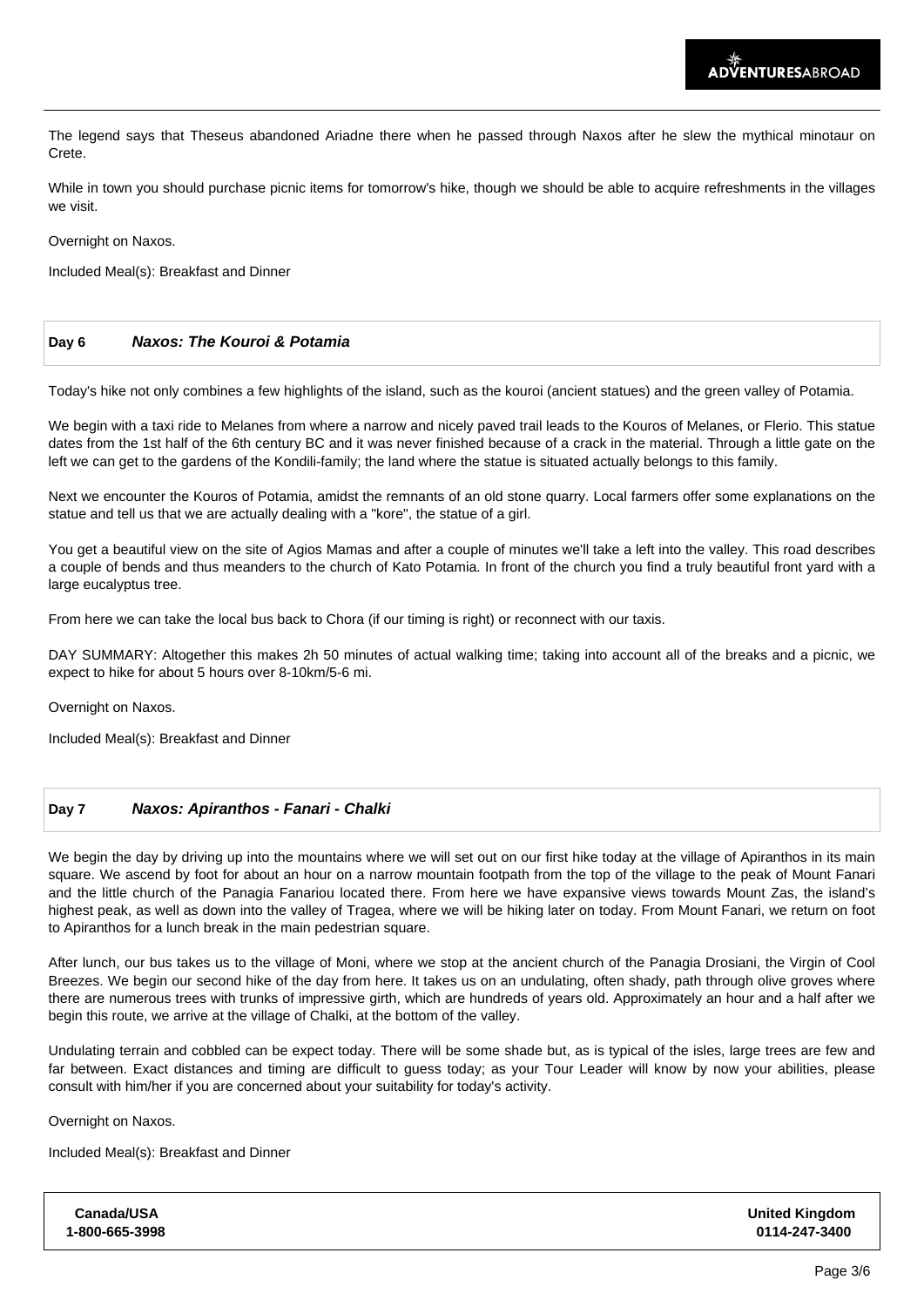#### **Day 8 Naxos - Ferry to Amorgos**

Today we ferry to the island of Amorgos.

Amorgos's timeless monastery, scattered churches, and pleasant beaches offer both respite from tourists on the other islands and a taste of traditional Greece. For many, Amorgos has become the highlight of the tour, accurately described as "the soul of Greece." The locals are extremely friendly, the mountains surrounding the port majestic, and the sunsets stunning. It has been the location of several movies and is a super place for walks through idyllic olive groves.

Overnight on Amorgos.

Included Meal(s): Breakfast and Dinner

#### **Day 9 Amorgos: Tholaria & Langada**

This hike is one of the most beautiful on Amorgos. The whole route involves magnificent ancient trails through the paleis above Aegiali. The panoramic views and the villages make this day an unforgettable experience. Aegiali is an area consisting of three traditional villages: Langada, Tholaria, and Potamos, which sit on the slope of the highest mountain on Amorgos, Krikellos (821m/2,709 ft). They are built above a deep valley and the harbour of Aegiali where a beautiful sandy beach spans the gentle curve of the bay.

We begin this morning's hike at the mountain village of Tholaria. Our way is a cobbled donkey path that connected the surrounding villages before there were any paved roads in the area. This first stretch is a traverse that affords spectacular views of the steep slopes and wide well-watered valley of Aegiali, spreading to the sweeping sandy bay beneath Mount Krikellos, the island's highest peak at 823 metres (2,716 feet). Our route takes us to the gorge of

Araklos, and the nearby church of the Panagia Epanohoriani, the area's most important place of worship and annual festival.

From here we descend towards the white village of Langada, passing the half-ruined settlement of Stroumbos, where in recent years foreigners have restored several of the old stone houses. This village has no road and no electricity. In Langada, we pause for refreshment at a local cafe, exploring the pretty village streets along the way.

Descending from Langada towards the coast, we make a brief ascent to the tiny cliff-side church of Agia Triada, once a stronghold to which to retreat when pirates threatened. Our morning's hike ends at the water-side settlement of Aegiali, where there are several good restaurants for lunch. (We suggest packing a bathing suit and towel today, so as to be able to enjoy a swim after lunch at the long curving stretch of sandy beach nearby.) After a break by the water, there is a choice to return to our hotel in the village of Tholaria either by foot or by local bus.

This evening (or possibility another time at the discretion of your Tour Leader) we enjoy a Greek cooking class, with emphasis on traditional, family-style island dishes.

DAY SUMMARY: The hike takes a little over four hours (real walking time - walking distance +/- 6.5 kms/4 miles). Terrain is undulating with loose stones and cobbled surfaces. While we make efforts to accurately estimate empirical distances in kilometres and miles, accurate measure is difficult, and this statistic might not mean as much as the variations in route incline/decline, quality, and directness.

Overnight on Amorgos.

Included Meal(s): Breakfast and Dinner

#### **Day 10 Amorgos: Chora & Chozoviotissa Monastery (to Aegiali)**

Early this morning we travel by road to Chora, the capital of the island. We will pause here to stroll about the village, set high above the sea protected from pirates of bygone days. We leave the village and follow a magnificent staircase going down to the Monastery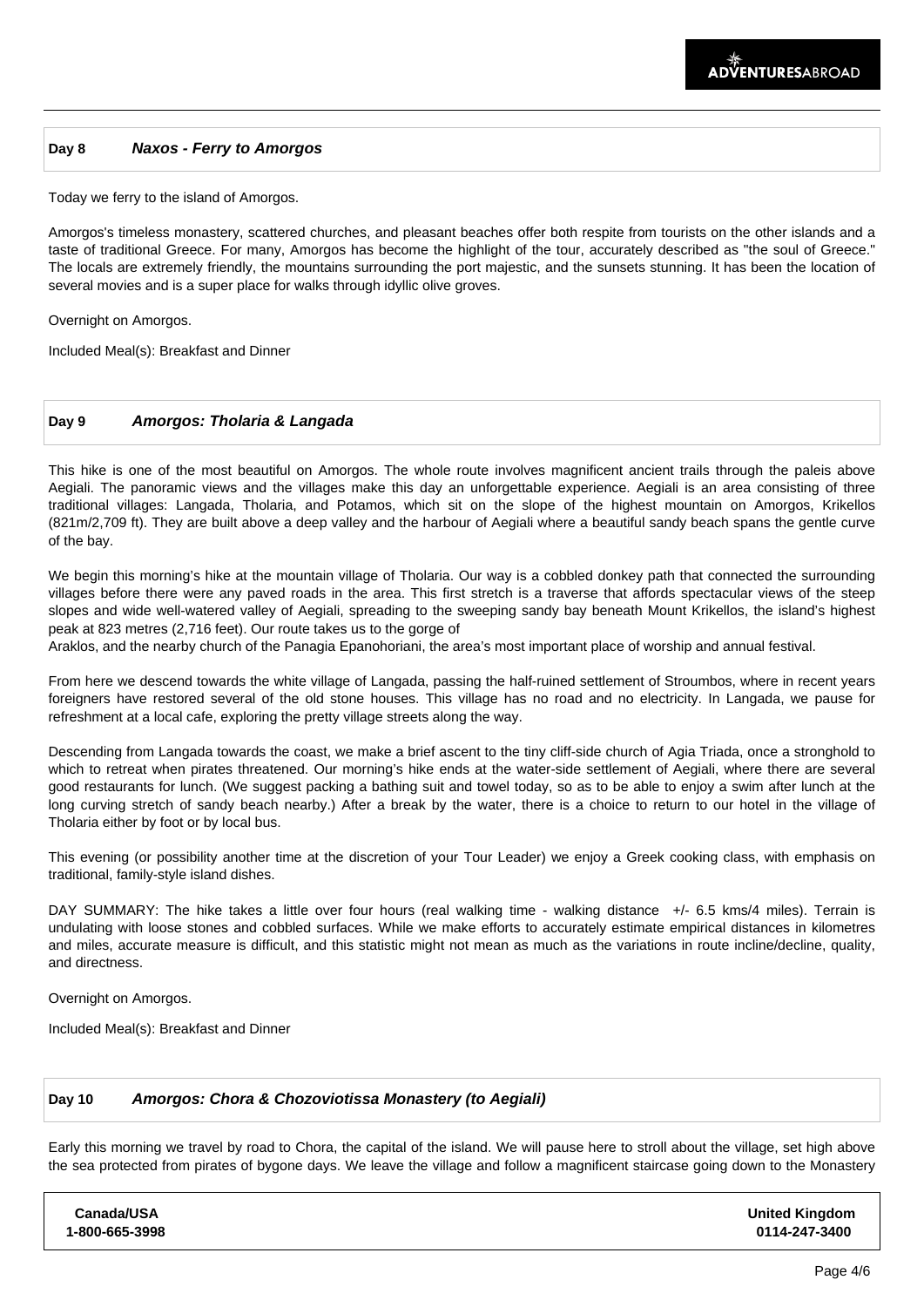of Chozoviotissa. The monastery is home to the revered icon of the Virgin from the Holy Land. The dazzling white building, founded in the year AD 1099, clings precariously to a cliff face. The icon was found in the sea below the monastery, having arrived here unaided from either Asia Minor, Cyprus or Jerusalem. We will enter the monastery and climb into its snug interior. Hopefully the docent will be available to show us around and provide access to the tiny but fascinating museum.

After our visit to the monastery, we commence our hike.\* This is definitely one of the most fabulous hikes in the Cyclades, and the longest and most difficult of our trip. We follow the spine of the island and discover some unique landscapes and flora and, of course, some stupendous views. Leaving the monastery, we climb a staircase into an impressive landscape; the silence is overwhelming. High above us towers a huge cliff and on the right you see the deep blue sea below. Twenty minutes after the monastery we get to a platform with remnants of stable walls -- behind you, the highest top of the monastery is just disappearing.

We continue through impressive and rocky wilderness; soon we reach a kind of saddle with the two coasts of Amorgos both before and behind us. Soon we come to the Xenodochio, the remnants of a kind of medieval hotel on the road from Chora to Aegiali. Gradually we get a great view on the elongated offshore islet of Nikouria. At Exo Meria, situated on a rocky plateau, we find some deserted houses and the ruins of two windmills. It is hard to imagine how difficult and lonely life must have been on this desolate spot.

The trail now continues like a magnificent balcony: far away you can already distinguish the village of Tholaria and all of a sudden you get a great view on the bay of Aegiali where our hike ends at a lovely beach where you can cool off and relax until dinner.

DAY SUMMARY: Approx 4-5 hours (actual walking, longer with stops) over 16.5km/10 mi on uneven, undulating terrain. The path is quite well worn at first, though in places the route becomes quite vague. Expect loose stones and gravel. There is no shade along the route and one can expect a chill wind, especially in the spring (thought the stupendous wildflowers make up for this!).

\* Some travellers choose to visit Chora and the monastery ONLY and forgo today's hike, the longest on the tour. Please confer with your Tour Leader who, by this point, will have a good sense of your suitability for today's plans.

Overnight in Amorgos.

Included Meal(s): Breakfast and Dinner

## **Day 11 Amorgos - Ferry to Santorini**

Today we ferry to the island of Santorini, also known as Thira.

Vast geological upheavals have given this island its unique form resulting in the nickname, "Pre-Historic Pompeii." The effect of terracing makes this unlike any other island, Greece's most visually stunning. Santorini is also the island of churches, wine, and donkeys! From as early as 3000 BC the island developed as an outpost of Minoan civilization until around 1500 BC when the volcano erupted. At this point the island's history became linked with the legend of Atlantis.

This afternoon (ferry timing permitting), you may be interested to do a hike to the site of Ancient Thira, located 400m / 1,320 ft above the beach on the southeast coast of the island. Here we find the ruins of an 11th century BC Dorian settlement excavated by a German expedition in the 1860s. Here we can see remains from the Hellenistic, Roman, and Byzantine periods. The ruins are limited, but you can see evidence of temples, houses with mosaic floors, an agora, gymnasium, and a theatre with stunning and sheer views to the sea. Alternatively you can stay behind and enjoy one of Santorini's finest black sand beaches.

DAY SUMMARY: 1.5 hours round trip, paved surface (switchback road).

Overnight on Santorini.

Included Meal(s): Breakfast and Dinner

# **Day 12 Santorini: Akrotiri & the Caldera Rim to Oia**

This morning we visit the site of Akrotiri, where excavations have revealed a complete prehistoric Minoan city with squares, streets

| <b>United Kingdom</b><br>0114-247-3400 |
|----------------------------------------|
|                                        |